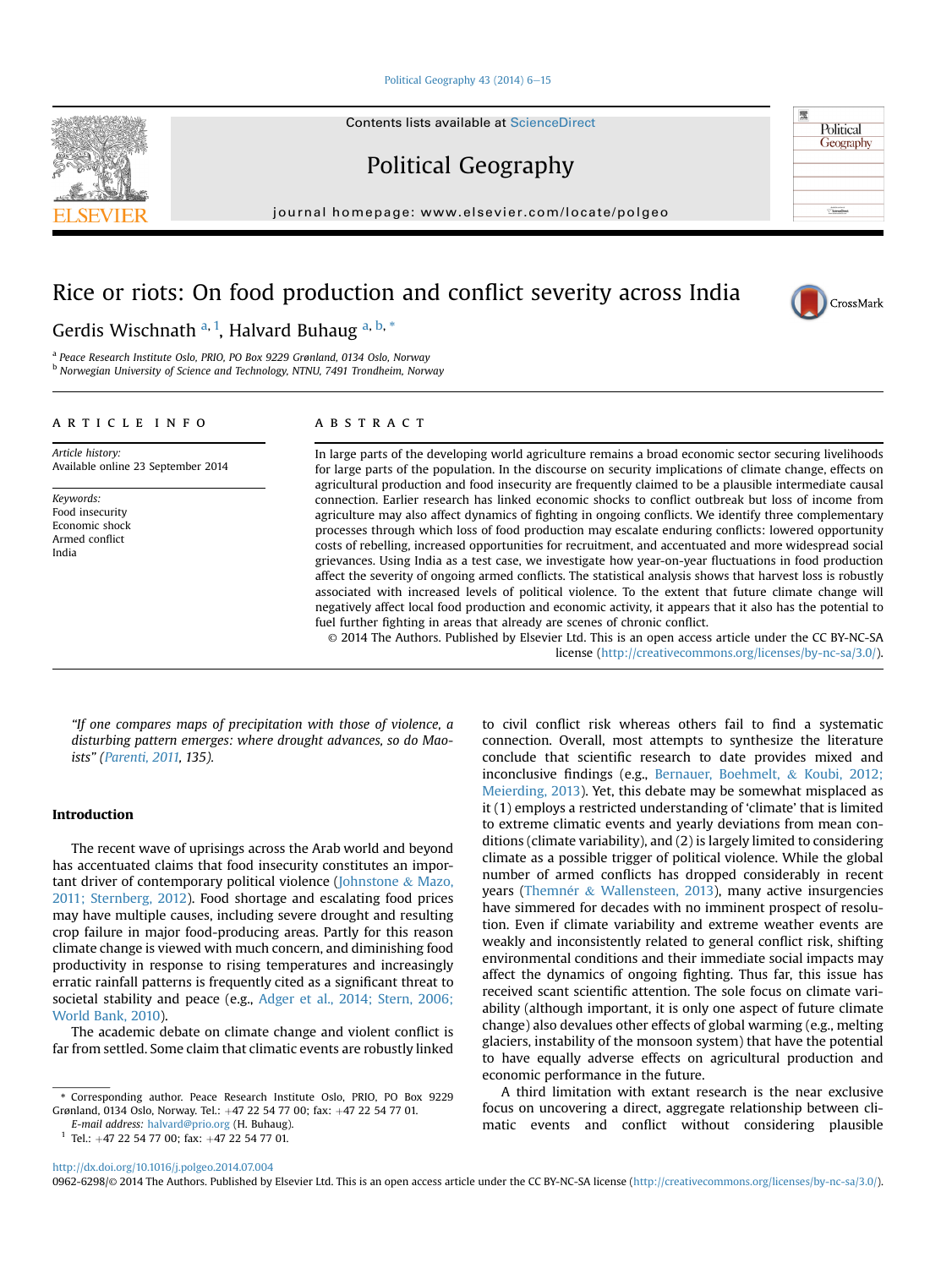mechanisms and conditions under which a climate-conflict link might materialize. This paper addresses these shortcomings. While precipitation is a good predictor of agricultural production in areas solely reliant on direct rain for farming, it is less good of an indicator in countries that use irrigation and canal systems to regulate water flows and/or depend on groundwater extraction or annual glacial runoff for water supply. In order to maximize generalizability and be more precise in testing the causal linkage, we move beyond using short-term changes in rainfall levels as indicators of economic performance. We focus directly on changes in agricultural food production and how they influence the severity of ongoing conflicts. Informed by the general civil war onset literature, we argue that loss of income from agriculture may affect conflict dynamics through three complementary processes: lowered opportunity costs of rebelling, increased opportunities for recruitment, and accentuated and more widespread social grievances. Absent proper compensation by the state (e.g., through relief aid, food price subsidies, redistribution schemes, crop insurance), these processes will motivate a larger pool of individuals to join and/or support an active opposition movement to redress their grievances, thus increasing the likelihood of violence escalation.

To test this general expectation, we conduct a quantitative analysis of political violence across India since 1980. India is a suitable microcosmos in this context as agriculture constitutes the largest and most important economic sector and the country has been the scene of a number of rural-based insurgencies over the last few decades. The main finding shows that times of low agricultural production are significantly associated with higher casualty figures in ongoing armed conflicts.

# On conflict dynamics

What explains temporal dynamics of political violence is analytically distinct from research questions addressed in the bulk of the empirical civil war literature, namely issues relating to causes for the initial outbreak of conflict.<sup>1</sup> Even today, most quantitative work seeks to refine our understanding of how particular pre-war structural and social conditions explain conflict onset (see [Blattman](#page-8-0) & [Miguel, 2010](#page-8-0) for a review). In contrast, after the surge of state consolidation conflicts in the early 1990s there have been very few new civil conflicts breaking out. Instead, inter-annual fluctuations in the frequency of armed conflicts today can to a large extent be explained by cyclical patterns of initiation and failure of ceasefires as well as stochastic processes that cause conflicts to satisfy the inclusion criteria of conventional conflict datasets only in some years (see Themnér & [Wallensteen, 2013](#page-9-0)).

Most research to date that does move beyond onset analysis and investigates the severity of intrastate conflict applies a strictly comparative perspective, looking at aggregate characteristics to understand why conflict(s) in country i generated more casualties than conflict(s) in country *j*. For example, Lacina  $(2006)$  finds that democracy is associated with significantly fewer civil war deaths than other political systems; [Heger](#page-8-0) & Salehyan  $(2007)$  link civil war severity inversely to the size of the ruling elite; whereas [Lu](#page-8-0)  $\&$  [Thies](#page-8-0) [\(2011\)](#page-8-0) report that civil wars tend to be more deadly in countries with larger economic inequalities. Shifting focus from host countries to characteristics of the actual conflicts, [Lujala \(2009\)](#page-8-0) finds that petroleum production and drug cultivation in the conflict zone have opposite effects on battlefield severity whereas [Eck \(2009\)](#page-8-0) shows that ethnically mobilized conflicts are much more likely to escalate to the level of civil war than are other conflicts (see also [Costalli](#page-8-0) & [Moro, 2012\)](#page-8-0). These studies provide important insights into aggregate patterns of intrastate conflict but they are unable to inform us on drivers of temporal dynamics of violence within conflicts.

Partly due to coarse data, the question of what explains variations in casualties over time remains largely unaddressed. Common explanations of conflict outbreak, and indeed of aggregate conflict severity, refer to macroeconomic performance, political institutions, demographic and ethnic characteristics, and resource dependence. With the exception of economic performance and associated processes (e.g. unemployment rate; commodity prices), these factors are either static or change only slowly and are as such poor predictors of short-term variations in conflict intensity. In this paper we propose that changes in food production can exert a systematic and robust impact on conflict severity. Food insecurity and economic shocks are frequently promoted as driving factors in the climate-breads-conflict debate in Western media ([Sneyd,](#page-9-0) [Legwegoh,](#page-9-0) & [Fraser, 2013](#page-9-0)), but they are still largely ignored by the civil conflict scholarship, which instead tends to focus on direct relationships between climatic patterns and violence. In the following sections we first outline central arguments from the environmental security literature linking climatic patterns to armed conflict and then discuss how food insecurity and sudden loss of agricultural income can be important drivers of conflict severity.

#### Environmental scarcity and conflict risk

Most quantitative work assessing correlations between environmental conditions and armed conflict is theoretically informed by environmental security thinking, which links scarcity of renewable resources to violent uprisings, be it triggered by natural disasters, climate variability and extremes, or environmentally induced migration ([Homer-Dixon, 1999; Kahl, 2006](#page-8-0)). The forthright argument typically describes how climatic anomalies such as droughts, floods or changes in temperature affect state stability via their impact on macroeconomic performance, agricultural output, and livelihood security. Under certain (often tacitly assumed) conditions, this process may increase both opportunities for mobilization and personal incentives to use violence to redress grievances. Examples of studies that pursue this logic include [Ciccone \(2011\), Hendrix](#page-8-0) & [Glaser \(2007\)](#page-8-0), [Koubi, Bernauer,](#page-8-0) [Kalbhenn,](#page-8-0) & [Spilker \(2012\), and Miguel, Satyanath,](#page-8-0) & [Sergenti](#page-8-0) [\(2004\)](#page-8-0) although the overall conclusions from this literature is mixed [\(Bernauer et al., 2012; Gleditsch, 2012; Meierding, 2013;](#page-8-0) [Scheffran, Brzoska, Kominek, Link,](#page-8-0) & [Schilling, 2012; Theisen,](#page-8-0) [Gleditsch,](#page-8-0) & [Buhaug, 2013](#page-8-0)).

Apart from the mostly inconclusive empirical evidence for a general climate-conflict association, a striking feature about the literature is its near complete lack of attention devoted to possible impacts of changing environmental conditions on the dynamics of conflicts: whether and to what extent impacts of climate extremes affect the severity of fighting. Yet, some idiosyncratic evidence suggests that climate change may "aggravate numerous existing conflicts" [\(Gupta](#page-8-0) & [Dutta, 2009](#page-8-0), 40) even if climatic conditions by themselves have little influence on the risk of new organized violence, so this should be subject to more systematic scrutiny.

### Environmental stress and conflict severity

The dynamics of severity  $-$  how conflicts escalate and contract over time  $-$  are contingent on several factors. First, conflict severity depends on the actors' motivations and opportunities for sustained combat. As the sides recruit additional supporters, become better armed and organized, receive more support by the local population, and become increasingly committed to the cause, military battles are likely to become fiercer ([Lacina, 2006; Weinstein, 2007\)](#page-8-0). Conversely, conflicts tend to fade as popular support for the rebels wanes and the opportunity cost of protesting and fighting the government increases. Second, the course of conflict depends on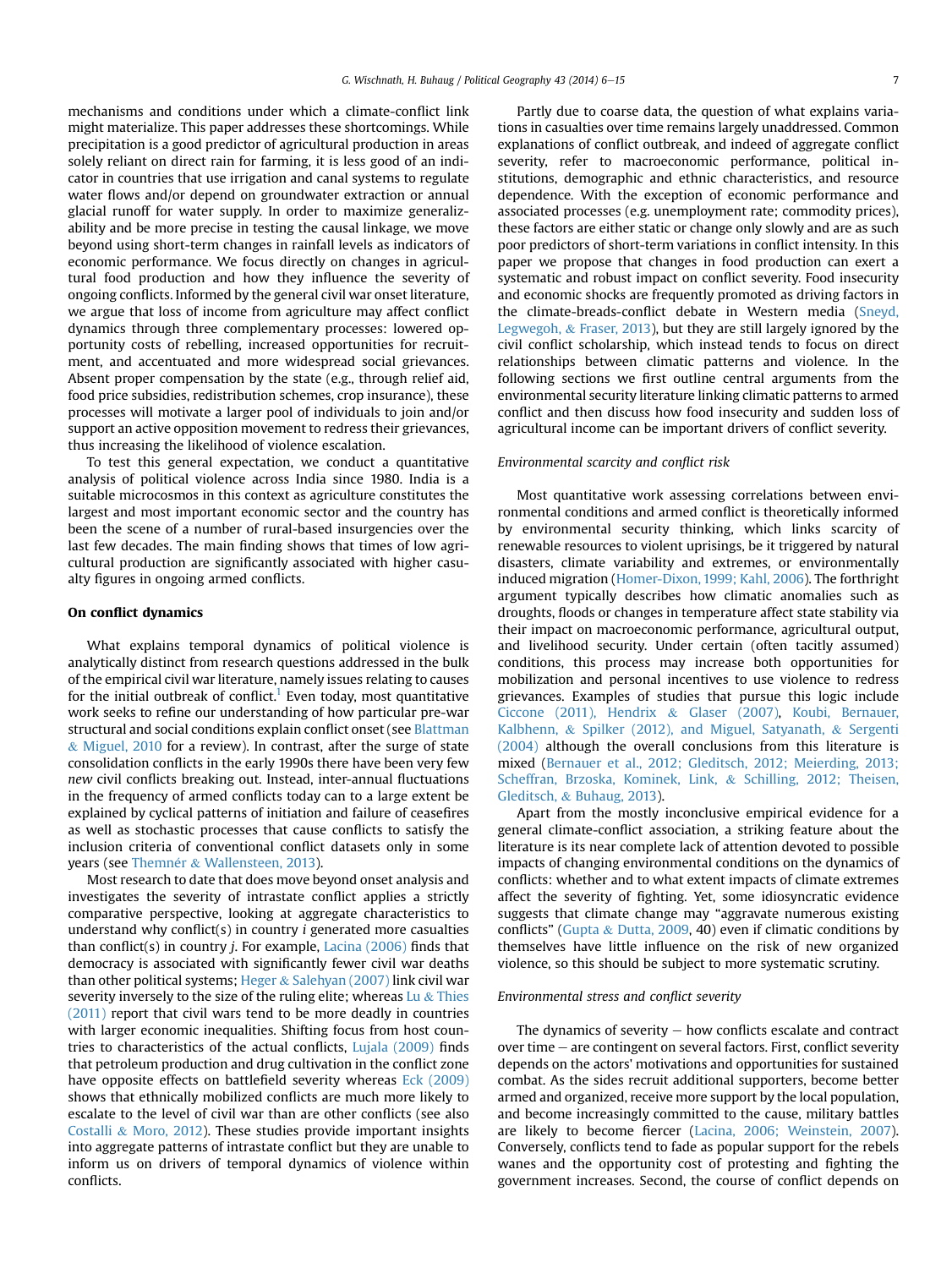the strength of the state and its involvement and reactions in the conflict. In many cases, regimes facing armed opposition groups seek to take advantage of shifting conditions  $-$  be it playing up local inter-communal cleavages during times of election (e.g., [Kahl,](#page-8-0) [2006](#page-8-0)) or providing selective compensation in response to disaster events (see [de Waal, 1991](#page-9-0) for an account of how the Etiopian Derg regime unsuccessfully attempted to exploit the 1984 drought to quell the Tigrayan uprising).

Environmental stress can put people's lives and livelihoods at risk, especially those dependent on agricultural output for food and income security. Following water shortages, local farmers may experience severe loss of harvests or may have to discard the production of pulses and other crops or sell their livestock below normal marked prices. This does not only put subsistence farmers at risk but it also contributes to higher levels of unemployment during the cultivation periods, especially among seasonal workers and the landless poor. For example, both [Paige \(1975\)](#page-8-0) and [Scott](#page-9-0) [\(1976\)](#page-9-0) describe how vulnerable peasants are a central driving force of rebellions and revolutions where economic hardship threatens the survival of agrarian livelihoods. If the state fails to respond in a satisfactory manner or public safety nets and insurance schemes are absent and people lack personal credit to cope with such shocks, individuals' incentives to join an ongoing insurgency against the government increase.

The general causal narrative outlined here rests on the assumption that the severity of fighting increases when the opposing groups grow numerically larger. Larger rebel groups imply more fighters who can die in combat and are generally perceived as a larger threat to the government, which may intensify its military presence in the contested areas as a response. The logic behind this reasoning is quite similar to conventional explanations of civil war onset, but it differs in how it prescribes mobilization. The initial forming of a political movement against the government requires entrepreneurial leaders, a number of committed participants, as well as monetary and material resources. Conflict outbreak thus is the outcome of a collective action by a coordinated pool of followers, 'first movers' or political entrepreneurs [\(Kalyvas](#page-8-0) & [Kocher, 2007,](#page-8-0) 182) with strong motivations and a shared commitment to the cause at a certain point in time. In contrast, the decision to join an established and active opposition movement is an individual action, motivated by sudden changes in livelihood security or expected short-term benefits and pay-offs. Reasons for an individual to join a rebellion at a later stage are more likely to be found in the personal outlook on private or material benefits and security concerns than in the ideological conviction to fight for a common public good.

Our argument builds on three complementary theoretical accounts prescribing a connection between declines in agricultural output and severity of fighting. The first links agricultural decline and associated economic loss with changes in individual material gains of joining a rebellion relative to pursuing other economic activity; the second views conflict sensitivity to economic variability through the latter's impact on the state's capacity to offer credible compensation and the opposition elites' ability to recruit new supporters; whereas the third argument focuses on emotional reactions to adverse environmental conditions and inadequate state response. The following paragraphs expand on how each of these conceptually overlapping accounts may be associated with fluctuations in conflict severity.

# (1) Individual Opportunity Cost

According to [Collier](#page-8-0) & Hoeffl[er \(2004](#page-8-0); see also [Ehrlich, 1973\)](#page-8-0), the decision to take up arms against the government is based on individuals' rational calculations of expected benefits of fighting vis-

 a-vis normal economic activity. Although originally pitched within the context of conflict outbreak  $-$  explaining the timing of mobilization  $-$  the logic is in principle equally applicable to understanding recruitment and popular support during conflict. If opportunities and prospects of legal income activities diminish, participation in a rebellion becomes relatively more economically advantageous and might be seen as a way out of the misery. While potential costs and dangers of participating in a rebellion may make joining unattractive, the promised long- and short-term benefits  $$ material or around ethnic, religious or ideological promises  $-$  may tip the balance in times of need ([Weinstein, 2007\)](#page-9-0).

In the absence of alternative modes of living, people living off the land are forced to pursue unconventional coping strategies when drought strikes or other environmental conditions severely impact agricultural production and income. In economic terms, the perspective of insecure revenue from agriculture can lower the opportunity cost of joining an ongoing conflict (as well as criminal behavior and looting more generally) such that violent action emerges as a tempting alternative source of income to sustain one's life and livelihood.

# (2) Collective Opportunities for Mobilization

The second pathway takes an elite perspective by outlining how loss of state and household income inhibits state compensation and facilitates recruitment. Governments affected by a sudden economic downturn may be weakened in their ability to deal with insurgent activities, but more importantly, economic shocks make it more difficult to maintain expected levels of basic public services, provide adequate compensation for experienced material loss, and simultaneously secure sustained loyalty of central branches ([Miguel et al., 2004\)](#page-8-0). If state support fails in times of environmental hardship, grievances against the government become more prevalent and can intensify other discontent over employment, education, political exclusion, and economic and religious structures. This undermines political legitimacy and creates opportunities for political opponents and rebel leaders to raise people's awareness of their misery. For the landless poor and smallholders, common demands by insurgent groups such as self-determination, regional autonomy, or redistribution of political and material privileges can more easily be framed by entrepreneurial leaders as an attractive coping strategy worth endorsing in times of personal need and when one directly suffers from lack of support by the state.

The Naxalite movement in India is often used as an example in this regard [\(Parenti, 2011](#page-9-0)). One-third of the Indian states have been affected by Marxist violence since the country's independence in 1947. The Marxist rebels have primarily mobilized among farmers and other people in the countryside. They gained much popularity by providing basic services to the deprived and among the tribal population by expressing their substantial grievances. While the Naxalites are especially popular among the rural poor, for standing up for their demands and needs, a common claim is that they are "likely to attract more adherents as the consequences of environmental stress mount" [\(Paul, 2011,](#page-9-0) pp. 73–84). The Naxalites are also known for what has been referred to as 'famine raids' ( $Garg$ , 2008, pp. 25–38). During times of drought the rebels mobilize tribal groups and the poor to loot rice mills or the houses of vendors, rich landlords and government officials for food, supplies, paddy and clothes [\(Garg,](#page-8-0) [2008\)](#page-8-0). In Andhra Pradesh, one of the Naxalite hotspots, the government's drawback on subsidies in the early 1990s has forced many farmers to take loans from the bank or local moneylenders ([Parthasarathy](#page-9-0) & [Shameem, 1998\)](#page-9-0). As a consequence of recurring crop failure and the inability to repay debts, the number of suicides in the region skyrocketed and support for the Naxals rose ([Parenti,](#page-9-0) [2011](#page-9-0)).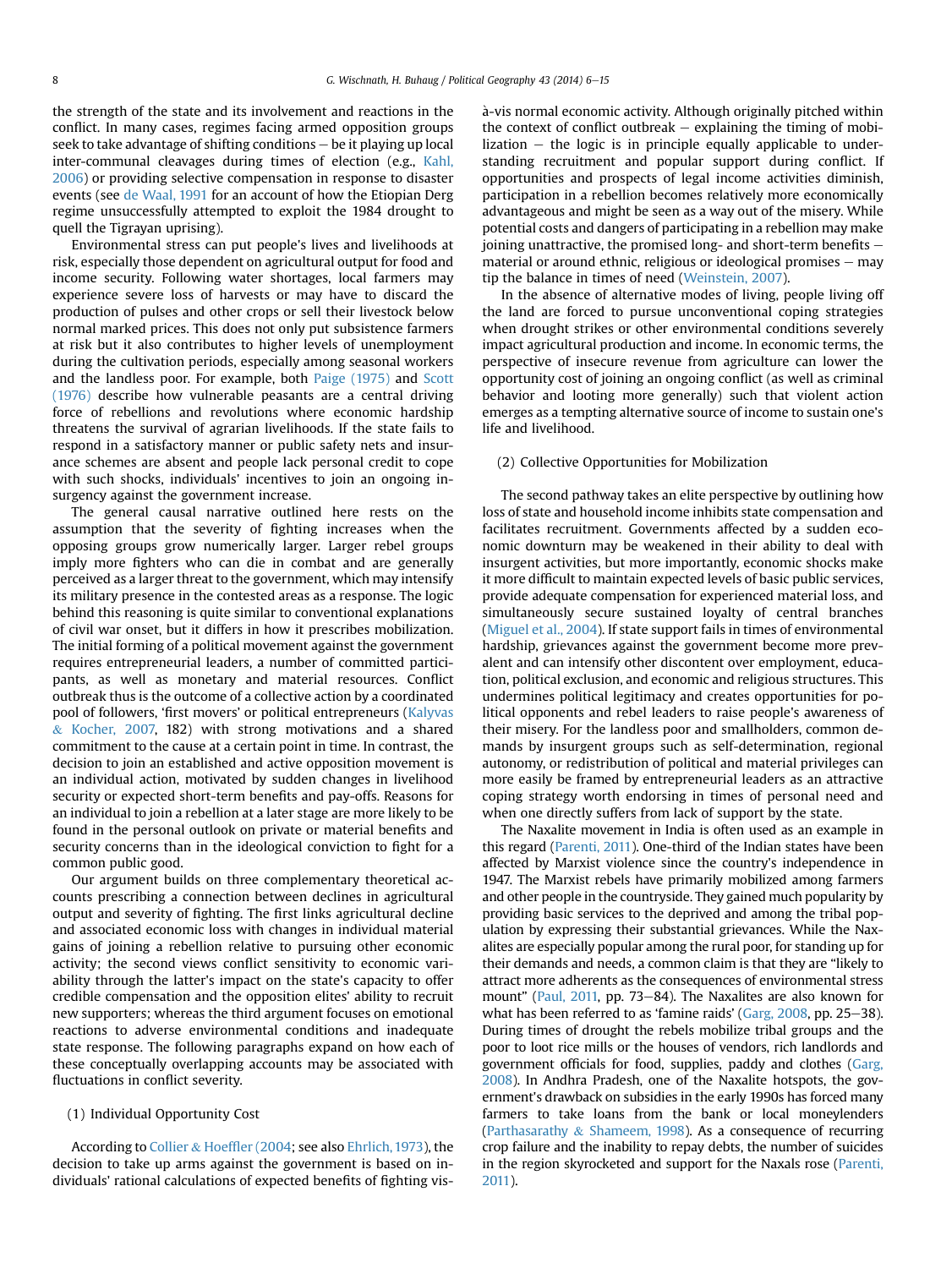#### (3) Grievances

The third and complementary pathway centers on individuallevel grievances towards the state. In the same manner as countries differ with respect to their latent conflict risk, the propensity for violent behavior is also likely to vary between social groups within a society. For example, peripheral rural ethnic or religious minorities are more often subject to active discrimination in political processes, they are more frequently repressed or denied their entitlements, and violence can turn into a tool of resistance when non-violent means of expression no longer works ([Raleigh, 2010\)](#page-9-0). If governmental help is scarce or unequally distributed, social cleavages are likely to become more pronounced. Minority groups that are actively denied political participation because of their ethnicity, religion, class or caste are also prone to being neglected or discriminated by government-sponsored relief aid. This does not only accentuate livelihood insecurity, it also amplifies inequalities between groups and shared grievances and frustrations towards the government (as well as resentment toward the privileged). Collective identities among marginalized groups facilitate a shared perception of injustice, which is important when mobilizing for rebellion [\(Gurr, 1970; Tilly, 1975](#page-8-0), 483-555). One example where this logic appears to have played out forcefully is the growth of the Sendero Luminoso [Shining Path] movement in Peru and the subsequent escalation of violence:

Rural peasants in the jungle and the highlands, as well as the indigenous people of southern Peru (the Quechua), were basically ignored as resources became scarce. Sendero Luminoso generated interest and support by pointing to the government's economic and political failures [\(Weinstein, 2007,](#page-9-0) 84).

The discussion of how livelihood activity, food security, and income affect opportunities and motivation for joining a rebellion can be summarized in the following general expectation:

H1. Conflict severity increases in times of low agricultural production.

# An alternative approach

It is not given that environmental stress always, or as a general rule, leads to an intensification of violence. The following section outlines one reason for why sudden agricultural livelihood insecurity may reduce the severity of an ongoing conflict.

According to resource mobilization theory (e.g., [Tilly, 1978\)](#page-9-0), sustaining a rebellion depends critically on the support by the local population in terms of offering recruits, providing shelter, and ensuring ample supplies of food and funds. In times of climatic extremes and agricultural recession, household income from agriculture may diminish to the extent that the local population may be forced to choose between supporting the rebellion and sustaining their own livelihood. This would suggest that rebel organizations would keep a lower profile and generally avoid direct encounters with superior state forces until environmental and economic conditions are more conducive to renewed mobilization and fighting. Evidence of such a reverse dynamic is not hard to come by, and the following observation from contemporary Africa is illustrative:

First, we find some evidence that rainfall correlates with civil war and insurgency, although conflict outbreak is more likely in wetter years. This may be due to tactical considerations: violent actors may be less likely to launch campaigns when there are severe water shortages, making it difficult to care for combatants in the field, and they will be more vulnerable when there is less foliage to provide cover ([Hendrix](#page-8-0) & [Salehyan, 2012](#page-8-0), 45).

H2. Conflict severity decreases in times of low agricultural production.

Loss of income and increasing livelihood insecurity as a consequence of environmental changes are certainly not the only factors that might affect the level of fighting in armed conflict. Political elections are frequently associated with the outbreak of violence in divided societies [\(Collier](#page-8-0) & [Vicente, 2012; H](#page-8-0)ö[glund, 2009](#page-8-0)) as they often contribute to escalating intergroup animosity, provide opportunities for rallies and rebel recruitment, and more generally raise the public's awareness of governance deficiencies and discrimination. Other plausible triggers of violence escalation include global financial crises and commodity price shocks, which can have severe national and local consequences [\(Berkmen, Gelos, Rennhack,](#page-8-0) & [Walsh, 2012\)](#page-8-0), as well as spillover effects from nearby social uprisings and armed conflicts ([Gleditsch, 2007\)](#page-8-0). In addition, the government obviously plays a crucial role in affecting conflict dynamics through how it decides to respond to imminent socioeconomic crises (e.g., economic shocks, increasing food insecurity) and opposition mobilization [\(Cunningham, Gleditsch,](#page-8-0) & [Salehyan, 2009\)](#page-8-0). The security impacts of such events are likely to extend beyond sparking the initial round of violence, although we consider these processes complementary to, rather than conditioning, the separate effect of local economic shocks related to failing food production.

# On India

To test these general propositions, we study temporal fluctuations in food production and political violence across India. India is a near ideal case in this context, for two reasons. (1) The Indian subcontinent is home to some of the oldest, most persistent, and deadliest insurgencies in the world. In fact, India is the country with the highest number of ongoing intrastate conflicts over the last decades ([Themn](#page-9-0)é[r](#page-9-0) & [Wallensteen, 2013\)](#page-9-0). As these conflicts involve mostly rural populations living off the land, worsening conditions under climate change have been promoted as a source of escalating violence [\(Paul, 2011;](#page-9-0) see also [Vadlamannati, 2011](#page-9-0)). (2) India is the world's second largest food producer, agriculture constitutes the largest economic sector in most Indian states even today, and while there have been notable improvements in technology and irrigation over the past decades agricultural yield still is sensitive to precipitation patterns in main catchment areas and seasonal river flows. In India, 2/3 of the country's population depends on the stability of the monsoonal rains between June and August for subsistence agriculture [\(Paul, 2011](#page-9-0)). Due to the unequal spatial distribution of the monsoonal rains across the Indian subcontinent, direct rainfall is a poor indicator of agricultural production  $-$  in contrast to other conflict-prone regions, such as Sub-Saharan Africa, where food production is almost entirely dependent on local rainfall. Projecting monsoonal behavior under climate change scenarios includes considerable uncertainties and alternative simulations indicate both more intense rains [\(Kumar et al., 2006\)](#page-8-0) and decreases in absolute rainfall from the summer monsoon ([Lal,](#page-8-0) [Cubash, Voss,](#page-8-0) & [Waszkewitz, 1995](#page-8-0)). Additionally, rising temperatures plus more frequent and longer droughts will affect agricultural production via reduced river flows and its effects on water quantity in groundwater aquifers. While the direct temperature effect could lead to an increase in production of certain crops there is general agreement that the Indian agricultural production will be negatively affected by water-stress due to climate change [\(Dinar,](#page-8-0) [Mendelsohn,](#page-8-0) & [Songhi, 1998; Lal, Singh, Rathore, Srinivasan,](#page-8-0) & [Saseendran, 1998\)](#page-8-0).

The availability of cheap electricity in India allows for widespread pumping of groundwater, which leads to over-depletion of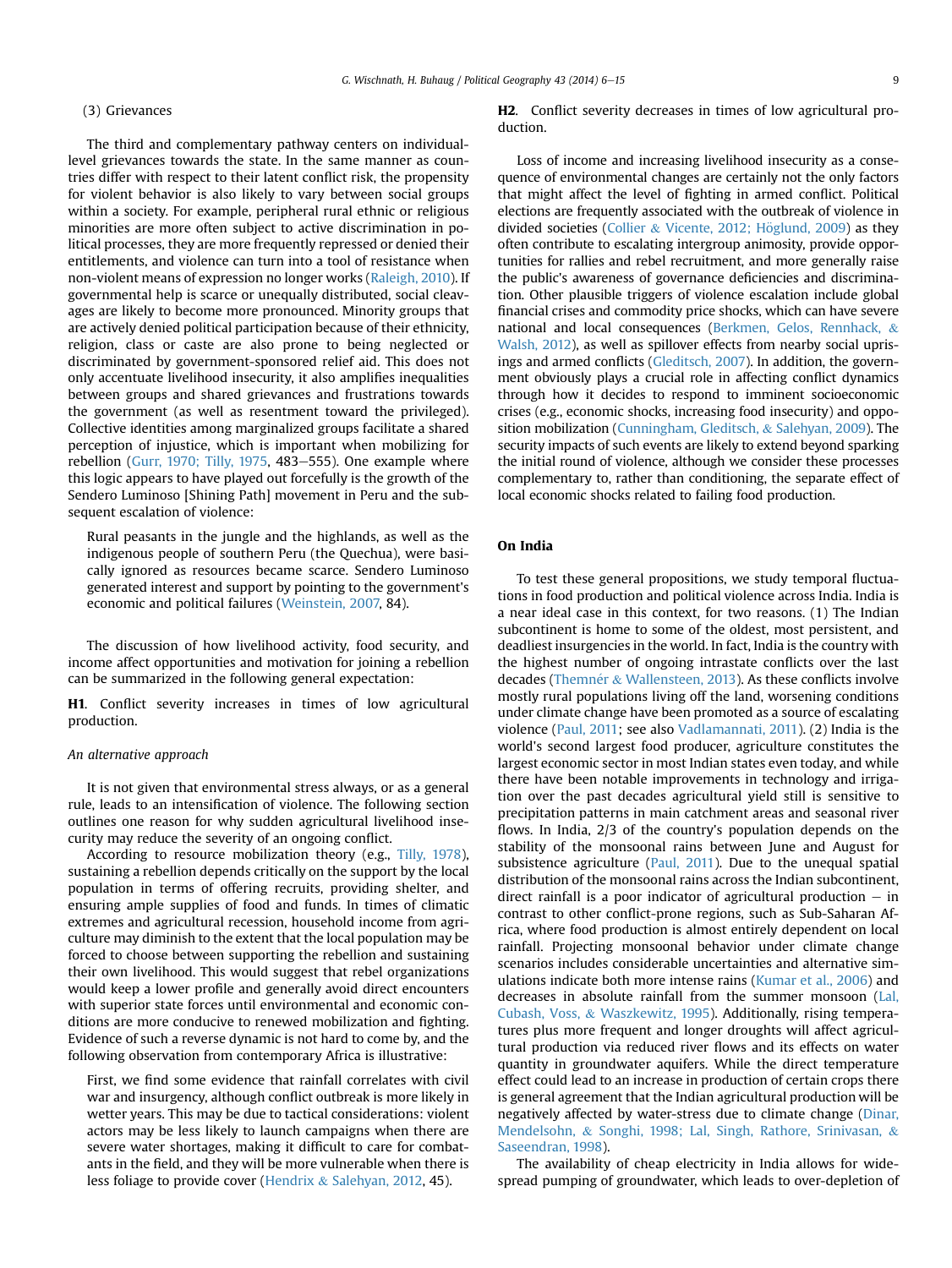aquifers. Irrigation in India also depends on canal systems for water distribution and on glacial runoff from the Himalaya, which feeds some of the major rivers in the north of the country. River flows across state borders and water distribution between federal units is also a highly politicized process as states frequently quarrel and renegotiate allocated shares of water. The case of the waters in the Cauvery River is a good example in that regard. The river runs from the Indian State of Karnataka through Tamil Nadu where it enters the Bay of Bengal and forms the Cauvery Delta, a major farming area and 'rice basket' of Southern India. Decades of negotiations have not lead to equitable sharing of the resource and the dispute frequently runs high in anticipation of late or failed monsoonal rains when water in the reservoirs runs low [\(Swain, 1998](#page-9-0)).

The main food commodities in terms of quantity are rice and wheat. Since the year 2000, Indian agriculture has produced 90 million tons of rice and 76 million tons of wheat on average every year (statistics derived from the Indian Ministry of Agriculture). This represents an increase in output in excess of 50% since the 1980s although poor rural infrastructure (roads, irrigation and flood control, electricity, storage facilities), inefficient smallholder farming, and high rates of harvest spoilage have prevented a much steeper increase in productivity. The potential for sustained growth is substantial: Indian wheat production is only a third of France's per area unit and rice productivity is less than half of the average output in China. There are also huge differences between Indian states both in terms of total production and crop yield per hectare. Punjab is often labeled India's breadbasket with Haryana and Uttar Pradesh being other major wheat producers. Rice production is most extensive in the flood plains and delta areas, as found in e.g. West Bengal, Uttar Pradesh, and Chhattisgarh.

Adverse dips in agricultural productivity and soaring food prices lead to deficits in trade, income losses among the rural population, and increase food insecurity among the poor ([Lal](#page-8-0)  $&$  [Chauhan,](#page-8-0) [2009](#page-8-0)). India's massive Public Distribution System (PDS), which issues food below market prices to the population below the poverty line through a network of Fair Price Shops (FPS), is an important instrument to secure basic food availability. However, food grains supplied by the FPS are not enough to meet the consumption needs of the poor, are often of inferior quality, and fair distribution is challenged by corruption. While the program ensures availability of basic commodities (rice, wheat, edible oils), it only makes up about 11% of food grains consumption among the rural poor and does not compensate for reduced access to food due to income poverty [\(Dev](#page-8-0) & [Sharma, 2010; Swaminathan, 2000](#page-8-0)).

# Data and analytical framework

To capture regional diversity in conflict patterns as well as economic development and agriculture, we use a dataset of Indian states covering the time period 1980–2011. The Indian state system as we see it today came into effect in 1956 following the States Reorganization Act. The major reform of Indian boundaries separated between states along linguistic and ethnic lines. The Indian states have substantial governmental autonomy while the union territories are smaller areas governed by administrators, who have been nominated by the Indian President. Since 1956 there have been several minor changes in the state system, with larger states splitting and some union territories achieving statehood. The panel structure of our dataset includes all current 28 states and 7 union territories of the Indian subcontinent and it takes temporal changes in state borders into account.

The dependent variable in the main models is severity of statebased political violence, measured in logged number of people killed per state year. Three different conflict indicators from separate data providers are analyzed in order to maximize the breadth and rigidity of the analysis. The first dependent variable is constructed from the India Sub-National Problem Set (ISPS; [Marshall,](#page-8-0) [Sardesi,](#page-8-0) & [Marshall, 2005](#page-8-0)), which is based on news reporting in Keesing's Record of World Events. ISPS collects a set of different parameters  $-$  timing, location, counts of participants, and casualties  $$ on conflictive events between 1960 and 2004 and assigns them to different levels and types of violence. By aggregating those cate-gories that refer to violence against the state<sup>[2](#page-8-0)</sup> we constructed our own count measure of casualties in violent events that can be considered state-based conflicts, i.e. incompatibilities between the state and non-state actors that concern issues inherently linked to the state and/or national government.

The second conflict severity indicator is based on data from the South Asia Terrorism Portal (SATP), which collects annual counts of deadly incidents in states that are scenes of chronic conflict, with significant violence year on year. The database contains yearly estimates of violent activity in 18 states over differing time-periods, though most of these states are covered only from  $1993.<sup>3</sup>$  $1993.<sup>3</sup>$  $1993.<sup>3</sup>$ 

The third indicator is the number of battle deaths in armed intrastate conflicts from the Uppsala Conflict Data Program (UCDP) Battle-Related Deaths Dataset [\(UCDP, 2013\)](#page-9-0). UCDP codes the reported number of people killed in combat for all conflict-years with more than 25 battle-related fatalities, 1989-2011. Since all Indian armed conflicts, except the Naxalite rebellion, are territorial or separatist conflicts, we simply assigned battle deaths $4$  to the state that is listed as the main issue of incompatibility on a case by case basis. To not lose observations for the Maoist rebellion, which lacks locational information in the UCDP data, we replaced UCDP's estimates with fatality counts from SATP for the states that have seen continuous left-wing violence.

Fig. 1 shows the temporal coverage and trend in conflict severity for the three conflict indicators. Even though the trend lines correspond fairly well in overlapping years, it is clear that the different datasets capture somewhat different forms of political violence. The SATP casualty estimates are consistently higher than those of the other two variables, which suggest that this dataset relies on a broader set of sources and, possibly, applies less restrictive criteria for defining organized and politically relevant violence.

Just as political violence varies in intensity over time it also shows considerable spatial variation ( $Fig. 2$ ). The states that have the highest rates of state-based violence are Jammu and Kashmir in



Fig. 1. Conflict severity in India, 1980-2011. ISPS - fatalities in state-based violence from the India Sub-National Problem Set,  $1980-2004$ ; SATP - fatalities in violent conflicts from the South Asia Terrorism Portal,  $1993-2011$ ; UCDP - battle deaths in intrastate armed conflict from the Uppsala Conflict Data Program, 1989-2011.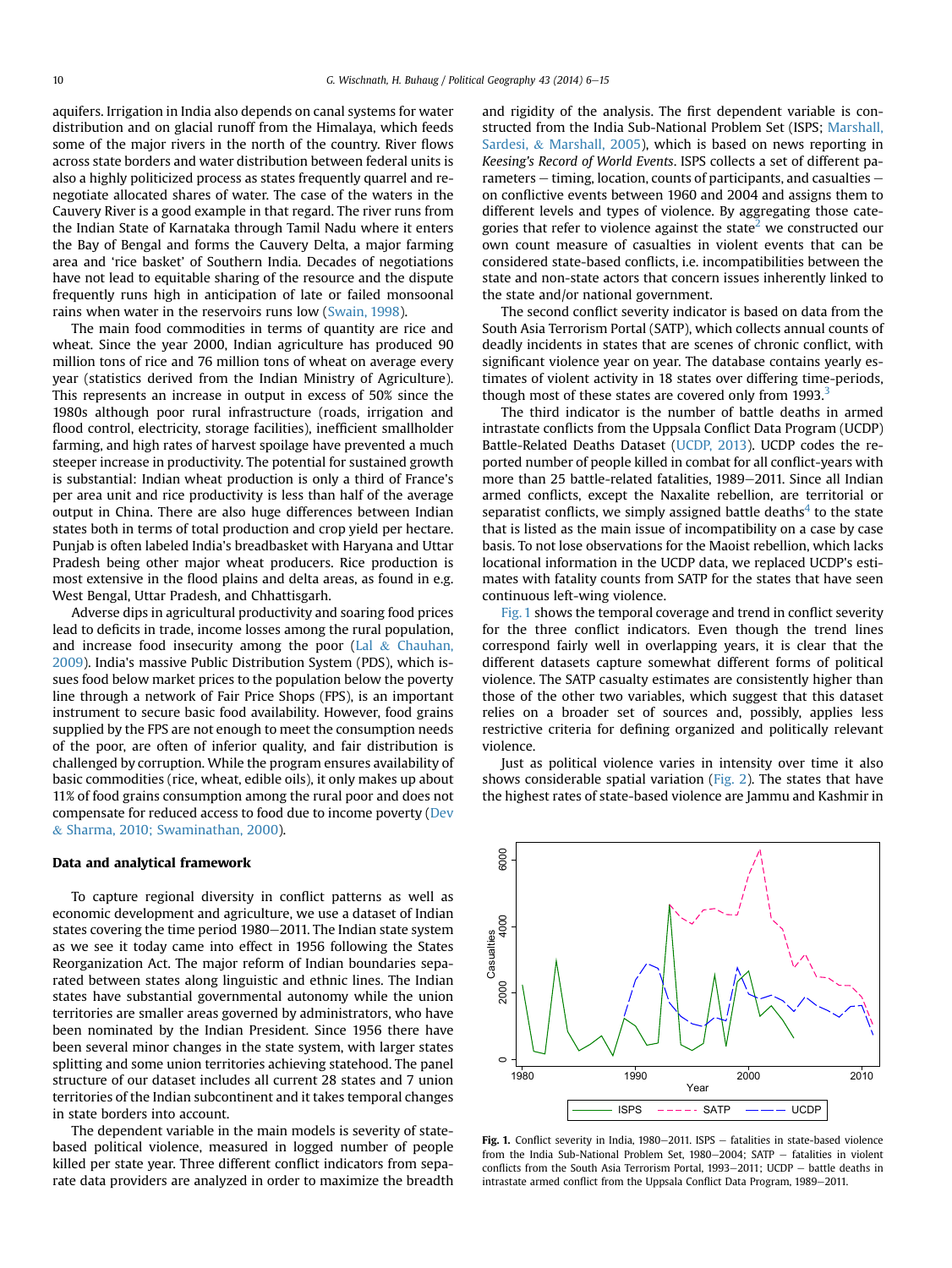<span id="page-5-0"></span>

Fig. 2. Violence rates across India. The figure illustrates the severity of political violence for contemporary Indian states, expressed as reported fatalities as a share of the state's population size and categorized in quintiles. Panel (a) shows fatalities per capita in state-based violence from the India Sub-National Problem Set, 1980–2004; panel (b) shows fatalities per capita in violent conflicts from the South Asia Terrorism Portal, 1993-2011; panel (c) shows battle deaths per capita in intrastate conflict from the Uppsala Conflict Data Program, 1989-2011. Darker shades indicate higher rates of violence.

the northwest and Tripura, Assam, Nagaland, and Manipur in northeastern India, where several active secessionist insurgencies are located. In addition, Maoist violent activity, which is best captured by the SATP data, is clearly detectable along the "Red Corridor" in Chhattisgarh, Andhra Pradesh, and adjacent strongholds of the Naxalite movement in central India [\(Hoelscher,](#page-8-0) [Miklian,](#page-8-0) & [Vadlamannati, 2012\)](#page-8-0).

The main independent variable for this study is an indicator of food production growth. In a first step, we use annual data on wheat and rice production obtained from the Indian Ministry of Agriculture to construct state-specific measures of wheat and rice production, 1980-2011. Based on these indicators, we identified the main agricultural commodity for each Indian state, and then calculated a simple interannual growth measure, operationalized as Food growth  $=$  (Agricultural production  $_t$  – Agricultural production  $_{t-1}$ /Agricultural production  $_{t-1}$ . States without significant rice or wheat production are excluded since these observations would be unable to shed light on how variations in food production affect conflict dynamics.<sup>5</sup>

Interannual growth is the preferred measure since we are interested in tracing short-term changes in opportunities and motivation for individuals to join an ongoing rebellion. Accordingly, a short-term negative growth should increase the latent pool of rebel recruits under the ceteris paribus assumption regardless of whether it constitutes a return to normal yields from an ample previous harvest or worsening of already adverse conditions during the previous year. This reasoning is decidedly distinct from the logic informing relevant research on civil conflict onset, in which absolute deprivation, or negative deviations from long-term mean trends, is considered the most conflict-prone context ([Ciccone,](#page-8-0) [2011; Koubi et al., 2012](#page-8-0)). In sensitivity tests we replace food growth with economic growth as a possible driver of conflict severity.

All reported models are estimated using Ordinary Least Squares (OLS) regression with a limited number of controls; mean conflict severity (logged casualties) among contiguous Indian states  $(t-1)$ to handle possible spatial dependencies in the data [\(Beck,](#page-8-0) [Gleditsch,](#page-8-0) & [Beardsley, 2006\)](#page-8-0); a time-lagged dependent variable (logged casualties  $t-1$ ) to control for serial dependence ([Beck, Katz,](#page-8-0) & [Tucker, 1998](#page-8-0)); state fixed effects to control for unit heterogeneity, and a common time trend. The fixed effects approach ensures that all results reflect strictly temporal covariance, implying that the particulars of each state  $-$  such as suitability and mode of agriculture, average productivity growth rates, and other timeinvariant traits  $-$  are accounted for by design. Since the conflict indicators have different temporal coverage and we apply different intensity thresholds for inclusion, the models presented below cover different subsets of the full sample, 1980-2011. Note that we find the linear OLS model preferable to a two-stage instrumental variable approach, which has been used in some earlier research ([Koubi et al., 2012; Miguel et al., 2004\)](#page-8-0). For reasons outlined above, rainfall is a poor instrument for food production among contemporary Indian states, and our quest concerns estimating security impacts of agricultural performance, regardless of what role the weather might play. See the section on robustness tests for discussion of alternative specifications.

# Empirical results

The extent to which future global warming will affect precipitation patterns and annual run-off from glaciers and affect government-induced water sharing policies is interesting as it can have significant consequences for food production and income from agriculture. Even if technological innovation and development make the agricultural sector less vulnerable to direct climatic stress, it is the complexity of social and environmental processes that lead to actual or perceived water scarcity and food insecurity. Understanding how crop failure and food insecurity can have an independent effect on political violence is thus important in its own right, regardless of how future climate change may affect the conditions for sustained agricultural growth.

[Table 1](#page-6-0) presents the main results from the analysis of the relationship between conflict severity and food production growth. Model 1 is run on violence data from ISPS and covers all states with at least five years of reported fatalities; Model 2 uses casualty estimates from SATP and includes all state years with reported conflict in the sample period; and UCDP's estimates of battle-related deaths in intrastate armed conflicts are used in Model 3. Varying numbers of observations across model specifications are caused by differences in temporal and spatial coverage of the dependent variables and the sample inclusion criterion.

In line with Hypothesis 1, all three models indicate that food production growth lowers the intensity of organized violence. Only the lagged measure obtains a significant estimate at 5% level of uncertainty, however, which suggests that it takes some time from changing economic conditions in the countryside to translate into altered conflict behavior.

The temporal and spatial controls for autocorrelation and conflict diffusion reveal some interesting, and at first sight seemingly counterintuitive, patterns. Earlier civil war research has found a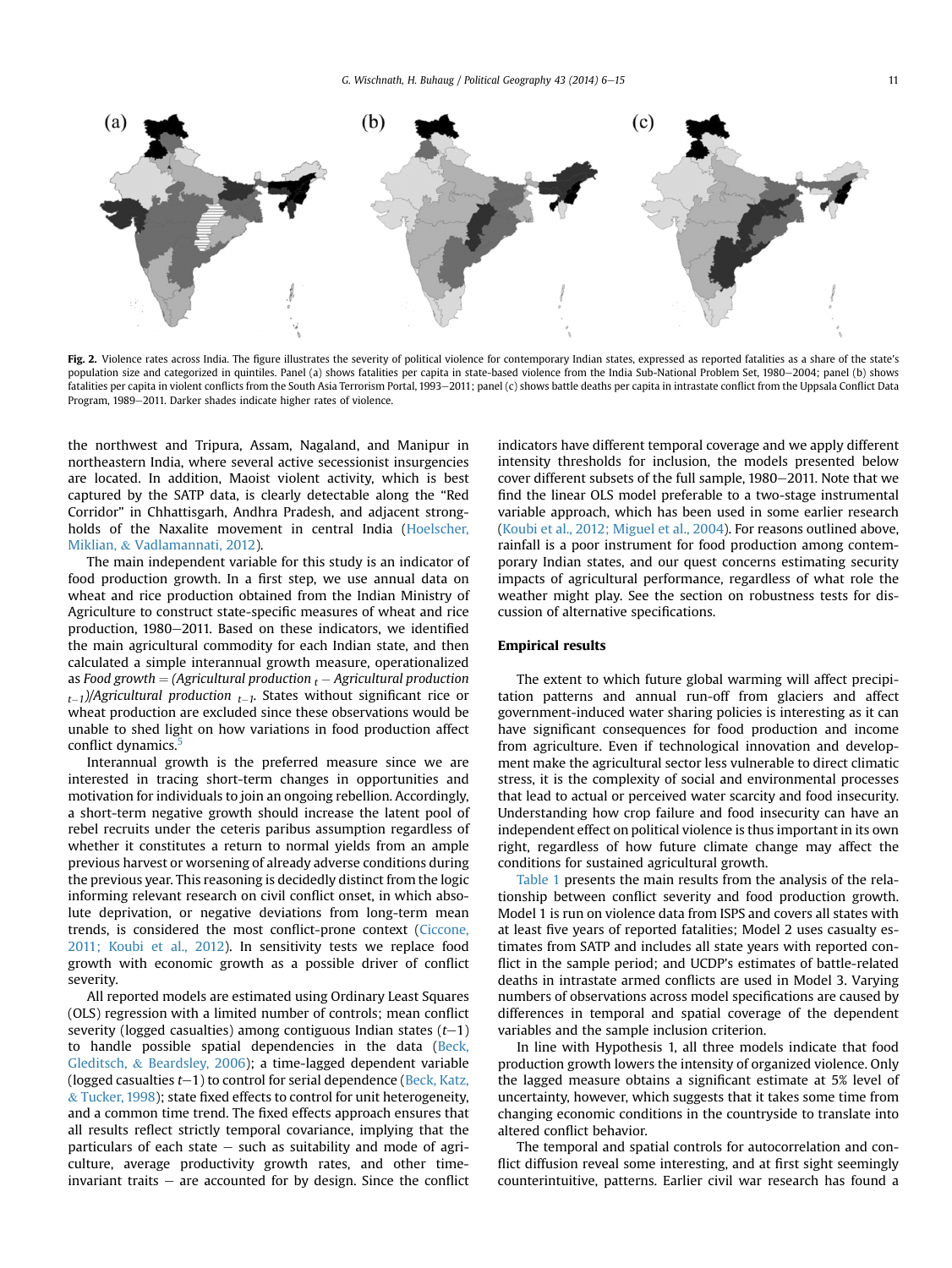<span id="page-6-0"></span>Table 1

| Table T                                       |  |  |
|-----------------------------------------------|--|--|
| Food production growth and conflict severity. |  |  |

|                            | (1)                    | (2)                    | (3)                       |
|----------------------------|------------------------|------------------------|---------------------------|
|                            | <b>ISPS</b> fatalities | <b>SATP fatalities</b> | <b>UCDP</b> battle deaths |
|                            | 1982-2004              | 1993-2011              | 1990-2011                 |
| Food growth $\mu$          | $-0.425(0.271)$        | $-0.109(0.131)$        | $-0.314(0.350)$           |
| Food growth $_{t=1}$       | $-0.514**$ (0.255)     | $-0.473**$ (0.231)     | $-1.379**$ (0.414)        |
| Time                       | 0.004(0.012)           | $-0.042**$ (0.010)     | $0.031$ * (0.018)         |
| Neighbor severity $t_{-1}$ | $-0.203**$ (0.059)     | $-0.041(0.029)$        | $-0.359**$ (0.142)        |
| Conflict severity $t_{-1}$ | $0.156**$ (0.059)      | $0.507**$ (0.065)      | $0.692**$ (0.063)         |
| Constant                   | $3.775**$ (0.830)      | $5.271**$ (0.769)      | 1.645 (1.029)             |
| Observations               | 414                    | 191                    | 232                       |
| R-squared                  | 0.324                  | 0.889                  | 0.736                     |

Note: OLS with state fixed effects; robust standard errors in parentheses;  $*p < 0.05$ ,  $*$ *p* < 0.1.

significant "bad neighborhood" effect, where a civil conflict in a neighboring country significantly increases the baseline risk of conflict due to negative economic externalities [\(Murdoch](#page-8-0) & [Sandler, 2004\)](#page-8-0), refugee flows [\(Salehyan](#page-9-0) & [Gleditsch, 2006](#page-9-0)), and cultural ties between nationalist groups ([Buhaug](#page-8-0) & [Gleditsch,](#page-8-0) [2008](#page-8-0)). Our data suggest that, within India, the neighborhood effect of conflict is opposite. Evidently, states with severe violence nearby tend to have lower levels of violence than expected by chance, other factors held constant. We believe this discrepancy can be ascribed to inherent differences between onset and severity analysis; our models only include observations already suffering from armed conflict, in which the proposed trigger effect of nearby violence is largely foregone. Also, an inspection of the maps in [Fig. 2](#page-5-0) reveals several local hotspots of violence, surrounded by relatively peaceful states. For the estimated samples, the conflict indicators and their neighbor severity counterparts correlate in the range from  $r = -0.15$  (ISPS) and  $r = -0.37$  (SATP). The conflict history variable, however, replicates the very powerful temporal effect documented in cross-national civil war literature. Lastly, we find little consistency in the time trend across conflict types: Whereas the ISPS state-based fatalities show little indication of a linear (or parabolic) trend, the SATP and UCDP estimates suggest an underlying downward and upward trend over time, respectively.

The models differ considerably in the extent to which they explain the observed variation in conflict severity. Models 2 and 3 fit very well to the empirical data whereas Model 1 leaves much more of the variation unexplained. This difference is largely due to the different samples covered, and, to a lesser extent, because of different inclusion criterion being applied; Model 2, which obtains the highest estimated  $R^2$ , only includes state years with reported casualties whereas the other models also include non-violent years in all states that see the given form of conflict in at least five years in total. In robustness tests documented in the Supplementary Material, we evaluate the sensitivity of these results to changing the sample inclusion criterion.

Fig. 3 provides a visual interpretation of the regression results, illustrating how the estimated severity of political violence drops with increased levels of food production (last year) across all three conflict datasets. The plots were created by means of the Clarify expansion package to Stata ([King, Tomz,](#page-8-0) & [Wittenberg, 2001\)](#page-8-0), holding spatial and temporal conflict lags at their minimum values. The absolute prediction values are less interesting in this context than the overall trend, or shape of the effect, although the difference in expected severity levels between a good and a bad harvest is notable. For example, violence from Maoist insurgent activities in Chhattisgarh is predicted to increase from 347 to 457 deaths if food production growth drops one-standard deviation below mean levels, other factors held constant. For other states and other conflict types the effect is less dramatic.

The negative estimates for food production growth on the severity of armed conflict correspond well with theoretical expectations and they also mirror earlier findings on the link between economic shocks and communal violence in India ([Bohlken](#page-8-0) & [Sergenti, 2010\)](#page-8-0). Moreover, the consistency of the pattern across definitions of state-based conflict indicates that it is very unlikely to be found at random, although we need to consider an alternative explanation to the one proposed above before concluding on the direction of causality. Economic activity and violent conflict are prone to endogeneity, where past violence affects current eco-nomic behavior ([Gates, Hegre, Nygård,](#page-8-0) & [Strand, 2012\)](#page-8-0) - possibly to a much greater extent than past economic growth rate affects the severity of current conflict. Accordingly, we estimated the conflict models in Table 1 with lead instead of lag food production. If violent conflict in India indeed has a powerful impact on agricultural production, we should find that next year's level of food production correlates negatively and significantly with current-year level of violence. In models shown in the Supplementary Material, we find that this is not the case; the effect of food production growth  $(t + 1)$ on conflict severity (t) is statistically indistinguishable from zero for all indicators of political violence. Likewise, the measures of log



Fig. 3. Predicted conflict severity by food production. The vertical axis shows estimated log conflict casualties while the horizontal axis represents food production growth last year. Dotted lines denote 95% confidence interval round the mean effect. ISPS - fatalities in state-based violence from the India Sub-National Problem Set; SATP - fatalities in violent conflicts from the South Asia Terrorism Portal; UCDP - battle deaths in intrastate conflict from the Uppsala Conflict Data Program.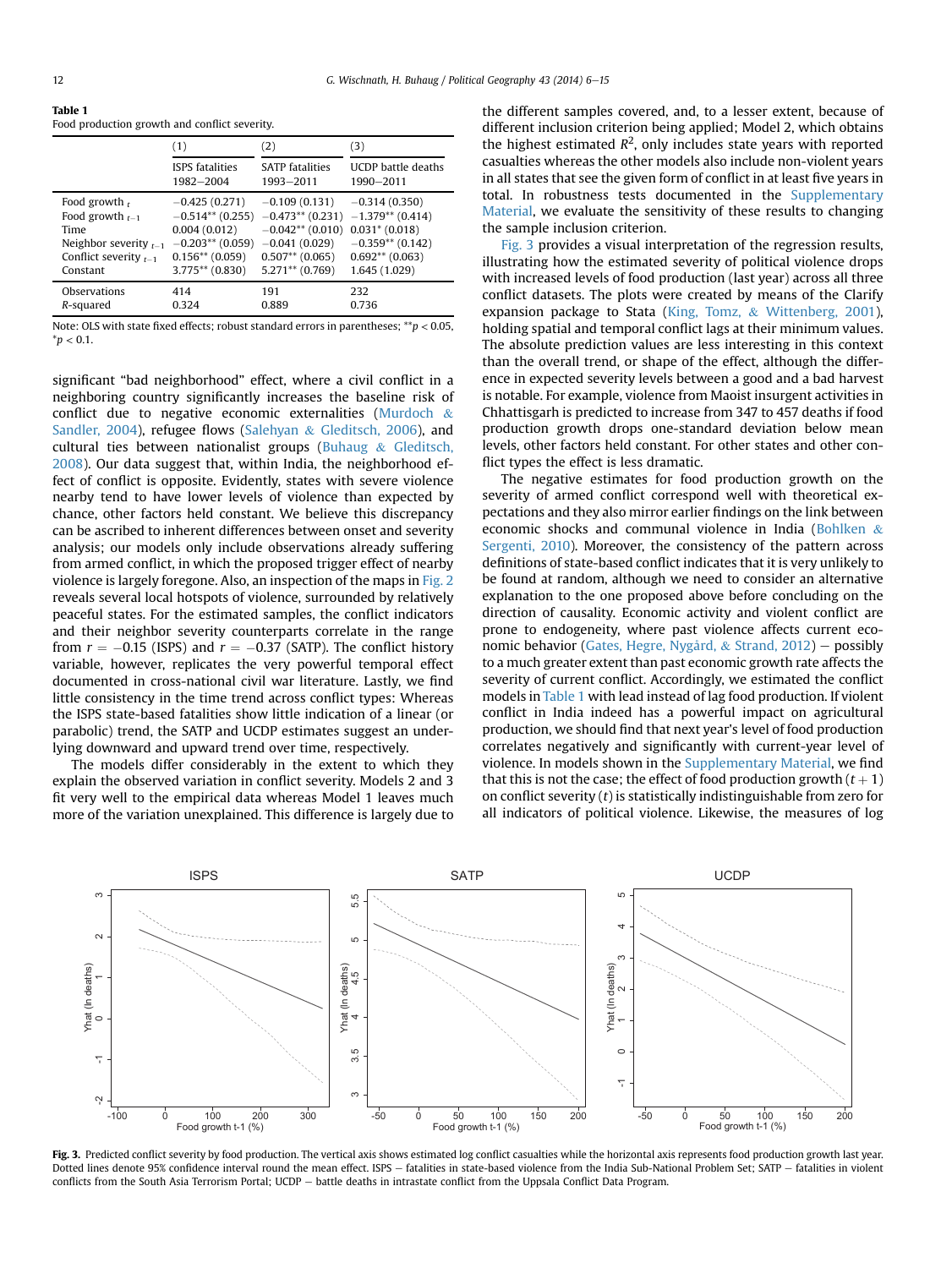conflict fatalities are insignificant in models with food production as the dependent variable. We also considered an instrumental variable approach as an added test for endogeneity, using rainfall growth as an exogenous instrument for food production growth. However, averaged annual rainfall statistics exert a weak association with state-level food production in India, explaining only about  $7\%$  of the variation in food production in our data  $-$  around half of the reported effect of rainfall on economic growth in Sub-Saharan Africa, which is still considered "somewhat weak" [\(Miguel et al.,](#page-8-0) [2004,](#page-8-0) 735). Hence, we are reluctant to interpret the weak and inconsistent results from this test as evidence that our finding reflects a reverse causal relationship. More plausibly, the estimated effect of food production growth on conflict severity is largely insensitive to averaged statistics on year-on-year fluctuations in local rainfall.

Since agriculture is the largest economic sector in most Indian states, we also inspected the direct effect of growth in state-level GDP on the severity of conflict. This additional test found a similar pattern for two of the three indicators of conflict although overall the results are somewhat less consistent than what we reported above. This was not entirely surprising since the agricultural sector makes up a modest part of the GDP even if it employs the largest share of the total workforce, and hence economic volatilities are affected by other factors besides variation in crop yields.

Next, we considered the sensitivity of the reported findings to changes in the sample size. In Models 1 and 3, we include all state years with valid data that saw at least five years of fatal unrest during the analysis period. This is a generous inclusion criterion as it permits considering a substantial number of state years that did not experience fatal unrest. Hence, we also estimated these models with a sample reduced to states with at least ten years of fatal conflict. This led to a slightly larger estimated effect of food production growth. Likewise, we expanded the sample to include states without significant agricultural production; the results do not change.

Other sensitivity tests included possible interaction effects. Although the fixed effects specification takes care of underlying, time-invariant differences in conflict propensity, it might also be that the social impact of a given agricultural shock depends on certain state-specific conditions. Several possible conditions were considered, such as state rural poverty and agricultural production per capita, without returning results that overturn the main conclusion presented here. Earlier research has tested for similar interactions with political marginalization (e.g., [Theisen,](#page-9-0) [Holtermann,](#page-9-0) & [Buhaug, 2011/12; Wischnath](#page-9-0) & [Buhaug, 2014\)](#page-9-0), although the coarse nature of available group-level exclusion data combined with the democratic system of India imply that there would be very little subnational variation in such indicators in our context. All of these tests are documented in the Supplementary Material. Taken together, the results show that a reduction in crop yields has a significant and adverse impact on conflict dynamics.

# Discussion

Overall, the analysis demonstrated that fluctuations in food production can have direct effects on the dynamics of organized political violence. Based on three distinct and complementary conflict datasets, we found that a loss of harvest is significantly associated with an increase in severity of fighting during the subsequent year. The effect is significant also in substantive terms, if less influential overall than conflict history or time-invariant and conflict-specific drivers of baseline violence intensity. With reference to the two proposed hypotheses, it is clear that the empirical material offers much more support for the conventional

environmental scarcity-inspired expectation than the feasibility argument that predicts actors to invest in protest and rebellion during surplus times (see also [Urdal, 2008](#page-9-0)).

So, is a poor harvest a good indication of escalating violence in India? Based on the results presented above, the answer is a qualified yes. Across all models, the parameter estimates for food production are negative, but the strength of the association depends on the indicator under consideration as well as the applied time lag, and the magnitude of the estimated effect also depends on underlying risk factors. To the extent that social impacts of future climate change or other socioeconomic developments will negatively affect Indian agricultural production, increased livelihood insecurity and escalation of violent conflicts constitute possible consequences. However, while a historical trend is seen between rural livelihood security and the severity of fighting, projections into the future should be conducted with care. India's impressive National Action Plan on Climate Change specifically aims at making the country's agricultural sector more resilient towards worsening environmental conditions. By introducing thermally resistant crops and alternative production patterns, improving water resource management by optimizing irrigation, investing in water storage and distribution systems, and boosting job creation for some of India's poorest communities, the government aims to reduce poverty and lower rural vulnerability towards climate change ([FAO,](#page-8-0) [2011](#page-8-0)). The potential for efficiency improvements in the Indian agricultural sector is considerable, and very likely several times greater in magnitude than possible negative productivity impacts of climate change in the short to medium term [\(Godfray et al.,](#page-8-0) [2010\)](#page-8-0). Additionally, India is rapidly transforming from a rural to an urban society with vulnerabilities to climate change potentially shifting from the countryside to the (informal) urban and periurban settlements. Future efforts to unravel societal implications of climate change should emphasize urban insecurities that are created through environmentally induced migration, pressure on public resources (jobs, housings, health care, etc.), rising food prices, and amplified social inequalities.

To what extent can the reported link between failing food production and escalating violence be considered representative for a larger number of cases across the globe? This remains to be determined, although the fact that many agriculturally dependent societies, especially in Sub-Saharan Africa, are also hosts of durable violent conflicts makes such a general pattern plausible. Despite decades of consistent progress in curtailing hunger, the number of food insecure is yet again on the rise, so the potential for conflict escalation and political instability may also be increasing. Moreover, India could to some extent be considered a tough case since the state has initiated large-scale food subsidies and distribution systems to alleviate some of the social pressure imposed by widespread food insecurity and general poverty. Such 'safety nets' are critical measures to mitigate the negative effect of short-term threats to food availability, potentially helping to prevent escalation of violent conflict and contribute to long-term development. However, especially in areas where such instruments are underdeveloped, mismanaged or weak, food insecurity becomes both a contributing factor to conflict but also a consequence of widespread violence. Since the Indian population in principle should be somewhat less vulnerable to socioeconomic shocks due to governmental food subsidies and the Public Distribution System, an even stronger link between food insecurity and severity of fighting might be expected in states with more fragile market structures and weak political institutions. However, such speculations about security implications of food shortages in the future should be conducted carefully, as advances in international food assistance, aid, and provision of basic services in conflict zones may contribute to remedying adverse effects of failed agricultural production.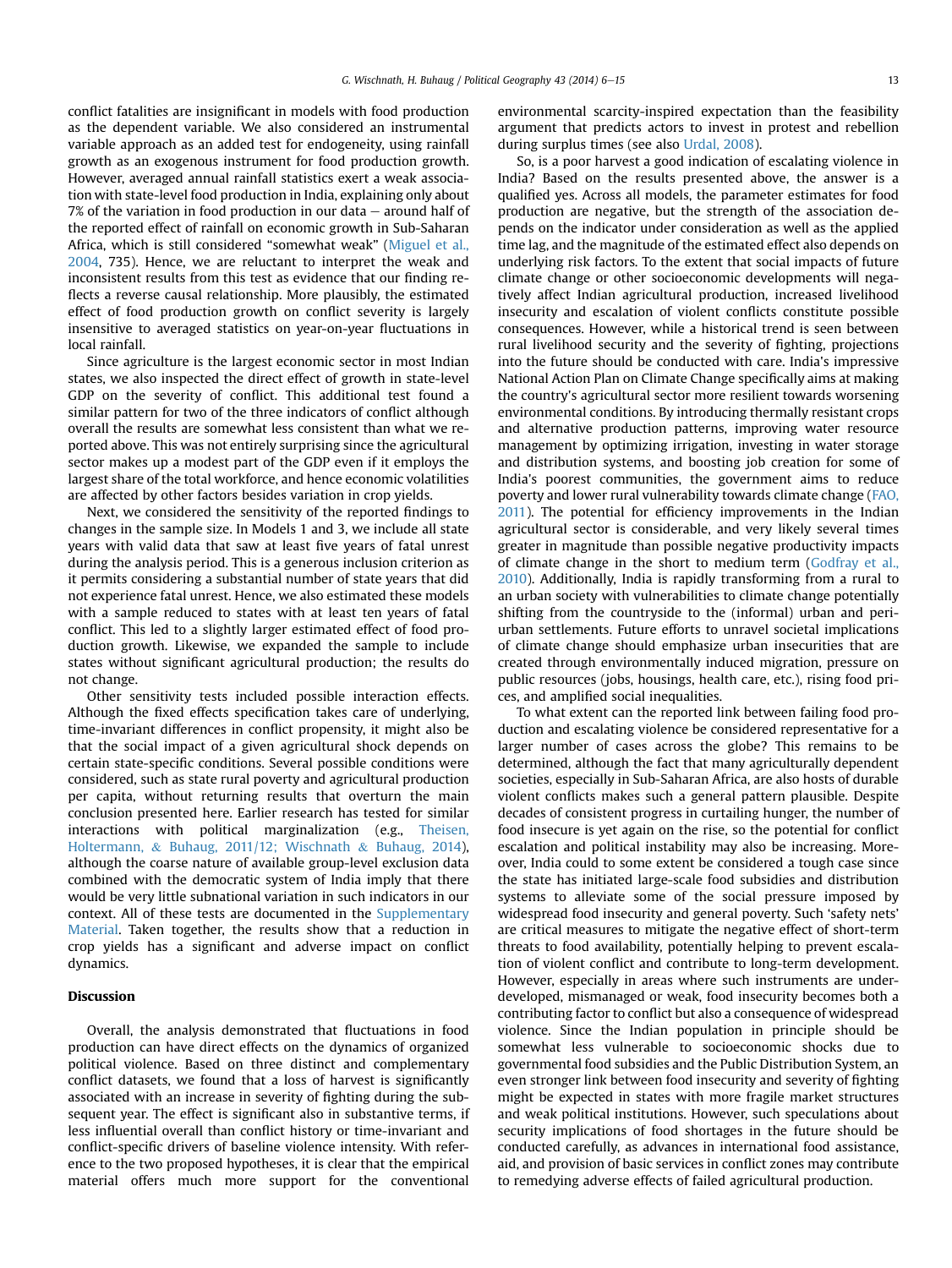#### <span id="page-8-0"></span>Acknowledgments

Authors listed in reverse alphabetical order, equal authorship implied. We acknowledge financial support from the Research Council of Norway (grant no. 225944/H30) and the Norwegian Ministry of Foreign Affairs (grant no. IND 3127-10/0024). We thank Clionadh Raleigh, Margit Bussmann, colleagues at PRIO, and participants at the 2013 ISA annual convention in San Francisco,  $3-6$ April, the 2013 AAG annual convention in Los Angeles, 9–13 April, and the 2013 joint PSS/ISA conference in Budapest, 27-29 June, for useful comments on earlier drafts. We are grateful to Andreas F. Tollefsen for assistance on preparing the GIS data.

#### Appendix A. Supplementary data

Supplementary data related to this article can be found at [http://](http://dx.doi.org/10.1016/j.polgeo.2014.07.004) [dx.doi.org/10.1016/j.polgeo.2014.07.004](http://dx.doi.org/10.1016/j.polgeo.2014.07.004).

# Endnotes

 $1$  We use the terms political violence, violent conflict, armed conflict, and civil war interchangeably throughout the article unless specified otherwise. By these terms, we imply violent fighting between organized groups (usually involving the state) that leads to the loss of human lives. In the statistical analysis below, the models differ with respect to the minimum severity threshold for inclusion.<br><sup>2</sup> The conflict type (CTYPE) categories from the India Sub-National Problem Set that

we aggregate are the following:  $1 -$  General Warfare;  $2 -$  Ethnic/Identity Warfare; 3 - Political/Economic Warfare; 11 - Pro-Government Terrorism Campaign (Repression);  $12$  - Anti-Government Terrorism Campaign;  $21$  - Armed Battle/ Clash; 22 - Armed Attack; 23 - Organized Violent Riot/Demonstration; 24

Spontaneous Violent Riot/Demonstration).<br><sup>3</sup> In all, 18 states are included in SATP, though only ten states have data for ten years or more and most are recorded only from 1993 and onwards. The database is unclear on whether missing observations (and a small number of coded zeros) imply no relevant activity or truly missing information so we decided to only include state

years with positive values on the terrorism count. <sup>4</sup> The UCDP Battle-Related Deaths Dataset specifies low, high, and best estimates for each conflict year. We use the best estimate in our analysis.<br><sup>5</sup> Our theoretical concern is how fluctuations in agricultural performance might

affect fluctuations in conflict severity. A state with no significant food production thus is unable to shed light on the variation in the dependent variable. However, as a robustness test, we relaxed this inclusion criterion and replaced missing production growth statistics with zero. The main finding upholds.

#### References

- [Adger, W. N., Pulhin, J., Barnett, J., Dabelko, G. D., Hovelsrud, G. K., Levy, M., et al.](http://refhub.elsevier.com/S0962-6298(14)00060-2/sref1) (2014). Chapter 12. Human security. In [Climate change 2014: Impacts, adaptation,](http://refhub.elsevier.com/S0962-6298(14)00060-2/sref1) and vulnerability[. United Nations Intergovernmental Panel on Climate Change.](http://refhub.elsevier.com/S0962-6298(14)00060-2/sref1) [WGII Contribution to the Fifth Assessment Report](http://refhub.elsevier.com/S0962-6298(14)00060-2/sref1).
- [Beck, N. L., Gleditsch, K. S., & Beardsley, K. C. \(2006\). Space is more than geography:](http://refhub.elsevier.com/S0962-6298(14)00060-2/sref2) [using spatial econometrics in the study of political economy.](http://refhub.elsevier.com/S0962-6298(14)00060-2/sref2) International Studies Quarterly,  $50(1)$ ,  $27-44$  $27-44$ .
- [Beck, N., Katz, J. N., & Tucker, R. \(1998\). Taking time seriously: time-series-cross](http://refhub.elsevier.com/S0962-6298(14)00060-2/sref3)[section analysis with a binary dependent variable.](http://refhub.elsevier.com/S0962-6298(14)00060-2/sref3) American Journal of Politi-
- [cal Science, 42](http://refhub.elsevier.com/S0962-6298(14)00060-2/sref3)(4), 1260–[1288.](http://refhub.elsevier.com/S0962-6298(14)00060-2/sref3)<br>[Berkmen, P., Gelos, G., Rennhack, R. K., & Walsh, J. P. \(2012\). The global](http://refhub.elsevier.com/S0962-6298(14)00060-2/sref4) financial [crisis: Explaining cross-country differences in the output impact.](http://refhub.elsevier.com/S0962-6298(14)00060-2/sref4) Journal of International Money and Finance,  $31(1)$ ,  $42-59$  $42-59$ .
- [Bernauer, T., Boehmelt, T., & Koubi, V. \(2012\). Environmental changes and violent](http://refhub.elsevier.com/S0962-6298(14)00060-2/sref5) conflict. Environmental Research Letters,  $7(1)$ ,  $1-8$ .
- [Blattman, C., & Miguel, E. \(2010\). Civil war.](http://refhub.elsevier.com/S0962-6298(14)00060-2/sref6) Journal of Economic Literature, 48(1),  $3 - 57.$  $3 - 57.$  $3 - 57.$
- [Bohlken, A. T., & Sergenti, E. J. \(2010\). Economic growth and ethnic violence: an](http://refhub.elsevier.com/S0962-6298(14)00060-2/sref7) [empirical investigation of Hindu](http://refhub.elsevier.com/S0962-6298(14)00060-2/sref7)-[Muslim riots in India.](http://refhub.elsevier.com/S0962-6298(14)00060-2/sref7) Journal of Peace [Research, 47](http://refhub.elsevier.com/S0962-6298(14)00060-2/sref7)(5), 589-[600](http://refhub.elsevier.com/S0962-6298(14)00060-2/sref7).
- [Buhaug, H., & Gleditsch, K. S. \(2008\). Contagion or confusion? Why con](http://refhub.elsevier.com/S0962-6298(14)00060-2/sref8)flicts cluster in space. International Studies Quarterly,  $52(2)$ ,  $215-233$  $215-233$ .
- [Ciccone, A. \(2011\). Economic shocks and civil con](http://refhub.elsevier.com/S0962-6298(14)00060-2/sref9)flict: a comment. American Eco[nomic Review: Applied Economics, 3](http://refhub.elsevier.com/S0962-6298(14)00060-2/sref9)(4), 215-[227.](http://refhub.elsevier.com/S0962-6298(14)00060-2/sref9)
- Collier, P., & Hoeffl[er, A. \(2004\). Greed and grievance in civil war.](http://refhub.elsevier.com/S0962-6298(14)00060-2/sref10) Oxford Economic [Papers, 56](http://refhub.elsevier.com/S0962-6298(14)00060-2/sref10)(4), 563-[595.](http://refhub.elsevier.com/S0962-6298(14)00060-2/sref10)
- [Collier, P., & Vicente, P. C. \(2012\). Violence, bribery, and fraud: the political economy](http://refhub.elsevier.com/S0962-6298(14)00060-2/sref11) [of elections in Sub-Saharan Africa.](http://refhub.elsevier.com/S0962-6298(14)00060-2/sref11) Public Choice, 153(1-[2\), 117](http://refhub.elsevier.com/S0962-6298(14)00060-2/sref11)-[147.](http://refhub.elsevier.com/S0962-6298(14)00060-2/sref11)
- [Costalli, S., & Moro, F. N. \(2012\). Ethnicity and strategy in the Bosnian civil war.](http://refhub.elsevier.com/S0962-6298(14)00060-2/sref12) [Explanations for the severity of violence in Bosnian municipalities.](http://refhub.elsevier.com/S0962-6298(14)00060-2/sref12) Journal of [Peace Research, 49](http://refhub.elsevier.com/S0962-6298(14)00060-2/sref12)(6), 801-[815.](http://refhub.elsevier.com/S0962-6298(14)00060-2/sref12)
- [Cunningham, D. E., Gleditsch, K. S., & Salehyan, I. \(2009\). It takes two: a dyadic](http://refhub.elsevier.com/S0962-6298(14)00060-2/sref14) [analysis of civil war duration and outcome.](http://refhub.elsevier.com/S0962-6298(14)00060-2/sref14) Journal of Conflict Resolution, 53(4),  $570 - 597$  $570 - 597$
- Dev, S. M., & Sharma, A. N. (2010). Food security in India: Performance, challenges and policies. Oxfam India Working Papers Series. [http://www.oxfamindia.org/sites/](http://www.oxfamindia.org/sites/default/files/VII.%2520Food%2520Security%2520in%2520India-Performance,%2520Challenges%2520and%2520Policies.pdf) default/fi[les/VII.%20Food%20Security%20in%20India-Performance,%20Challenges](http://www.oxfamindia.org/sites/default/files/VII.%2520Food%2520Security%2520in%2520India-Performance,%2520Challenges%2520and%2520Policies.pdf) [%20and%20Policies.pdf](http://www.oxfamindia.org/sites/default/files/VII.%2520Food%2520Security%2520in%2520India-Performance,%2520Challenges%2520and%2520Policies.pdf).
- [Dinar, A., Mendelsohn, R., & Songhi, A. \(1998\).](http://refhub.elsevier.com/S0962-6298(14)00060-2/sref16) Measuring the impact of climate change on Indian Agriculture[. World Bank Technical Paper 402. Washington,](http://refhub.elsevier.com/S0962-6298(14)00060-2/sref16) [D.C.: The World Bank](http://refhub.elsevier.com/S0962-6298(14)00060-2/sref16).
- Eck, K. (2009). From armed confl[ict to war: ethnic mobilization and con](http://refhub.elsevier.com/S0962-6298(14)00060-2/sref17)flict intensification. [International Studies Quarterly, 53](http://refhub.elsevier.com/S0962-6298(14)00060-2/sref17)(2), 369-[388](http://refhub.elsevier.com/S0962-6298(14)00060-2/sref17).
- [Ehrlich, I. \(1973\). Participation in illegitimate activities: a theoretical and empirical](http://refhub.elsevier.com/S0962-6298(14)00060-2/sref18) investigation. [Journal of Political Economy, 81](http://refhub.elsevier.com/S0962-6298(14)00060-2/sref18)(3), 521-[565.](http://refhub.elsevier.com/S0962-6298(14)00060-2/sref18)
- FAO. (2011). [The state of the world's land and water resources for food and agriculture](http://refhub.elsevier.com/S0962-6298(14)00060-2/sref19). [Rome, Italy: The Food and Agriculture Organization of the United Nations](http://refhub.elsevier.com/S0962-6298(14)00060-2/sref19).
- [Garg, R. \(2008\). The roots and causes: the case of Dandakaranya. In P. V. Ramana](http://refhub.elsevier.com/S0962-6298(14)00060-2/sref20) (Ed.), [The Naxal challenge. Causes, linkages, and policy options](http://refhub.elsevier.com/S0962-6298(14)00060-2/sref20). Delhi, India: [Dorling Kindersley.](http://refhub.elsevier.com/S0962-6298(14)00060-2/sref20)
- [Gates, S., Hegre, H., Nygård, H. M., & Strand, H. \(2012\). Development consequences](http://refhub.elsevier.com/S0962-6298(14)00060-2/sref21) of armed conflict. [World Development, 40](http://refhub.elsevier.com/S0962-6298(14)00060-2/sref21)(9), 1713-[1722.](http://refhub.elsevier.com/S0962-6298(14)00060-2/sref21)
- [Gleditsch, K. S. \(2007\). Transnational dimensions of civil war.](http://refhub.elsevier.com/S0962-6298(14)00060-2/sref22) Journal of Peace [Research, 44](http://refhub.elsevier.com/S0962-6298(14)00060-2/sref22)(3), 293-[309](http://refhub.elsevier.com/S0962-6298(14)00060-2/sref22).
- [Gleditsch, N. P. \(2012\). Whither the weather? Climate change and con](http://refhub.elsevier.com/S0962-6298(14)00060-2/sref23)flict. Journal of Peace Research,  $49(1)$ ,  $3-10$ .
- [Godfray, H. C. J., Beddington, J. R., Crute, I. R., Haddad, L., Lawrence, D., Muir, J. F.,](http://refhub.elsevier.com/S0962-6298(14)00060-2/sref24) [et al. \(2010\). Food security: the challenge of feeding 9 billion people.](http://refhub.elsevier.com/S0962-6298(14)00060-2/sref24) Science, 327[\(5967\), 812](http://refhub.elsevier.com/S0962-6298(14)00060-2/sref24)-[818](http://refhub.elsevier.com/S0962-6298(14)00060-2/sref24).
- [Gupta, A., & Dutta, S. \(2009\). Climate change and security. In](http://refhub.elsevier.com/S0962-6298(14)00060-2/sref25) Report of the IDSA [Working Group: Security Implications of Climate Change for India](http://refhub.elsevier.com/S0962-6298(14)00060-2/sref25). Delhi, India: [Academic Foundation.](http://refhub.elsevier.com/S0962-6298(14)00060-2/sref25)
- Gurr, T. R. (1970). Why men rebel[. Princeton, NJ: Princeton University Press.](http://refhub.elsevier.com/S0962-6298(14)00060-2/sref26)
- [Heger, L., & Salehyan, I. \(2007\). Ruthless rulers: coalition size and the severity of](http://refhub.elsevier.com/S0962-6298(14)00060-2/sref27) civil conflict. International Studies Quarterly,  $51(2)$ ,  $385-403$ .
- [Hendrix, C., & Glaser, S. M. \(2007\). Trends and triggers: climate, climate change and](http://refhub.elsevier.com/S0962-6298(14)00060-2/sref28) civil confl[ict in Sub-Saharan Africa.](http://refhub.elsevier.com/S0962-6298(14)00060-2/sref28) Political Geography, 26(6), 695-[715](http://refhub.elsevier.com/S0962-6298(14)00060-2/sref28).
- [Hendrix, C., & Salehyan, I. \(2012\). Climate change, rainfall, and social con](http://refhub.elsevier.com/S0962-6298(14)00060-2/sref29)flict in Africa. [Journal of Peace Research, 49](http://refhub.elsevier.com/S0962-6298(14)00060-2/sref29)(1), 35-[50](http://refhub.elsevier.com/S0962-6298(14)00060-2/sref29).
- [Hoelscher, K., Miklian, J., & Vadlamannati, K. C. \(2012\). Hearts and mines: a district](http://refhub.elsevier.com/S0962-6298(14)00060-2/sref30)level analysis of the Maoist conflict in India. [International Area Studies Review,](http://refhub.elsevier.com/S0962-6298(14)00060-2/sref30)  $15(2)$ ,  $141-160$  $141-160$ .
- Höglund, K. (2009). Electoral violence in conflict-ridden societies: concepts, causes, and consequences. Terrorism and Political Violence,  $21(3)$ ,  $412-427$ .
- Homer-Dixon, T. (1999). [Environment, scarcity, and violence](http://refhub.elsevier.com/S0962-6298(14)00060-2/sref32). Princeton, NJ, USA: [Princeton University Press.](http://refhub.elsevier.com/S0962-6298(14)00060-2/sref32)
- [Johnstone, S., & Mazo, J. \(2011\). Global warming and the Arab Spring.](http://refhub.elsevier.com/S0962-6298(14)00060-2/sref33) Survival, 53(2),  $11 - 17.$  $11 - 17.$  $11 - 17.$
- Kahl, C. (2006). [States, scarcity and civil strife in the developing world](http://refhub.elsevier.com/S0962-6298(14)00060-2/sref34). Princeton, NJ, [USA: Princeton University Press.](http://refhub.elsevier.com/S0962-6298(14)00060-2/sref34)
- [Kalyvas, S. N., & Kocher, M. A. \(2007\). How](http://refhub.elsevier.com/S0962-6298(14)00060-2/sref35) "free" is free riding in civil wars? [Violence, insurgency, and the collective action problem.](http://refhub.elsevier.com/S0962-6298(14)00060-2/sref35) World Politics, 59(2),  $177 - 216$  $177 - 216$ .
- [King, G., Tomz, M., & Wittenberg, J. \(2001\). Making the most of statistical analyses:](http://refhub.elsevier.com/S0962-6298(14)00060-2/sref36) [improving interpretation and presentation.](http://refhub.elsevier.com/S0962-6298(14)00060-2/sref36) American Journal of Political Science, 44[\(2\), 341](http://refhub.elsevier.com/S0962-6298(14)00060-2/sref36)-[355](http://refhub.elsevier.com/S0962-6298(14)00060-2/sref36).
- [Koubi, V., Bernauer, T., Kalbhenn, A., & Spilker, G. \(2012\). Climate variability, eco-](http://refhub.elsevier.com/S0962-6298(14)00060-2/sref37)nomic growth, and civil conflict. [Journal of Peace Research, 49](http://refhub.elsevier.com/S0962-6298(14)00060-2/sref37)(1), 113-[129.](http://refhub.elsevier.com/S0962-6298(14)00060-2/sref37)
- [Kumar, K. R., Sahai, A. K., Kumar, K. K., Patwardhan, S. K., Mishra, P. K.,](http://refhub.elsevier.com/S0962-6298(14)00060-2/sref38) [Revadekar, J. V., et al. \(2006\). High-resolution climate change scenarios for India](http://refhub.elsevier.com/S0962-6298(14)00060-2/sref38) [for the 21st century.](http://refhub.elsevier.com/S0962-6298(14)00060-2/sref38) Current Science,  $90(3)$ ,  $334-345$ .
- [Lacina, B. \(2006\). Explaining the severity of civil wars.](http://refhub.elsevier.com/S0962-6298(14)00060-2/sref39) Journal of Conflict Resolution, 50[\(2\), 276](http://refhub.elsevier.com/S0962-6298(14)00060-2/sref39)-[289.](http://refhub.elsevier.com/S0962-6298(14)00060-2/sref39)
- [Lal, M., & Chauhan, S. \(2009\). Key vulnerabilities due to climate change. In](http://refhub.elsevier.com/S0962-6298(14)00060-2/sref40) Security [implications of climate change for India. Report of the IDSA Working Group](http://refhub.elsevier.com/S0962-6298(14)00060-2/sref40). New [Delhi, India: Institute for Defence Studies and Analyses](http://refhub.elsevier.com/S0962-6298(14)00060-2/sref40).
- [Lal, M., Cubash, U., Voss, R., & Waszkewitz, J. \(1995\). Effect of transient increase in](http://refhub.elsevier.com/S0962-6298(14)00060-2/sref41) [greenhouse gases and sulphate aerosols on monsoon climate.](http://refhub.elsevier.com/S0962-6298(14)00060-2/sref41) Current Science, 69[\(9\), 752](http://refhub.elsevier.com/S0962-6298(14)00060-2/sref41)-[763.](http://refhub.elsevier.com/S0962-6298(14)00060-2/sref41)
- [Lal, M., Singh, K. K., Rathore, L. S., Srinivasan, G., & Saseendran, S. A. \(1998\).](http://refhub.elsevier.com/S0962-6298(14)00060-2/sref42) [Vulnerability of rice and wheat yields in north-west India to future changes in](http://refhub.elsevier.com/S0962-6298(14)00060-2/sref42) climate. Agricultural and Forest Meteorology,  $89(2)$ ,  $101-114$  $101-114$ .
- [Lu, L., & Thies, C. G. \(2011\). Economic grievance and the severity of civil war.](http://refhub.elsevier.com/S0962-6298(14)00060-2/sref43) Civil [Wars, 13](http://refhub.elsevier.com/S0962-6298(14)00060-2/sref43)(3), 215-[231.](http://refhub.elsevier.com/S0962-6298(14)00060-2/sref43)
- [Lujala, P. \(2009\). Deadly combat over natural resources: gems, petroleum, drugs,](http://refhub.elsevier.com/S0962-6298(14)00060-2/sref44) [and the severity of armed civil con](http://refhub.elsevier.com/S0962-6298(14)00060-2/sref44)flict. Journal of Conflict Resolution, 53(1),  $50 - 71.$  $50 - 71.$  $50 - 71.$
- [Marshall, M. G., Sardesi, S., & Marshall, D. R. \(2005\).](http://refhub.elsevier.com/S0962-6298(14)00060-2/sref45) India Sub-National Problem Set, [1960](http://refhub.elsevier.com/S0962-6298(14)00060-2/sref45)-2004[. Vienna, VA, USA: Center for Systemic Peace.](http://refhub.elsevier.com/S0962-6298(14)00060-2/sref45)
- [Meierding, E. \(2013\). Climate change and con](http://refhub.elsevier.com/S0962-6298(14)00060-2/sref46)flict: avoiding small talk about the weather. [International Studies Review, 15](http://refhub.elsevier.com/S0962-6298(14)00060-2/sref46)(2), 185-[203.](http://refhub.elsevier.com/S0962-6298(14)00060-2/sref46)
- [Miguel, E., Satyanath, S., & Sergenti, E. \(2004\). Economic shocks and civil con](http://refhub.elsevier.com/S0962-6298(14)00060-2/sref47)flict: an [instrumental variables approach.](http://refhub.elsevier.com/S0962-6298(14)00060-2/sref47) Journal of Political Economy, 112(4), 725-[753](http://refhub.elsevier.com/S0962-6298(14)00060-2/sref47).
- [Murdoch, J. C., & Sandler, T. \(2004\). Civil wars and economic growth: spatial](http://refhub.elsevier.com/S0962-6298(14)00060-2/sref48) dispersion. American Journal of Political Science,  $48(1)$ ,  $138-151$ .
- Paige, J. (1975). Agrarian revolutions[. New York, USA: Free Press.](http://refhub.elsevier.com/S0962-6298(14)00060-2/sref49)